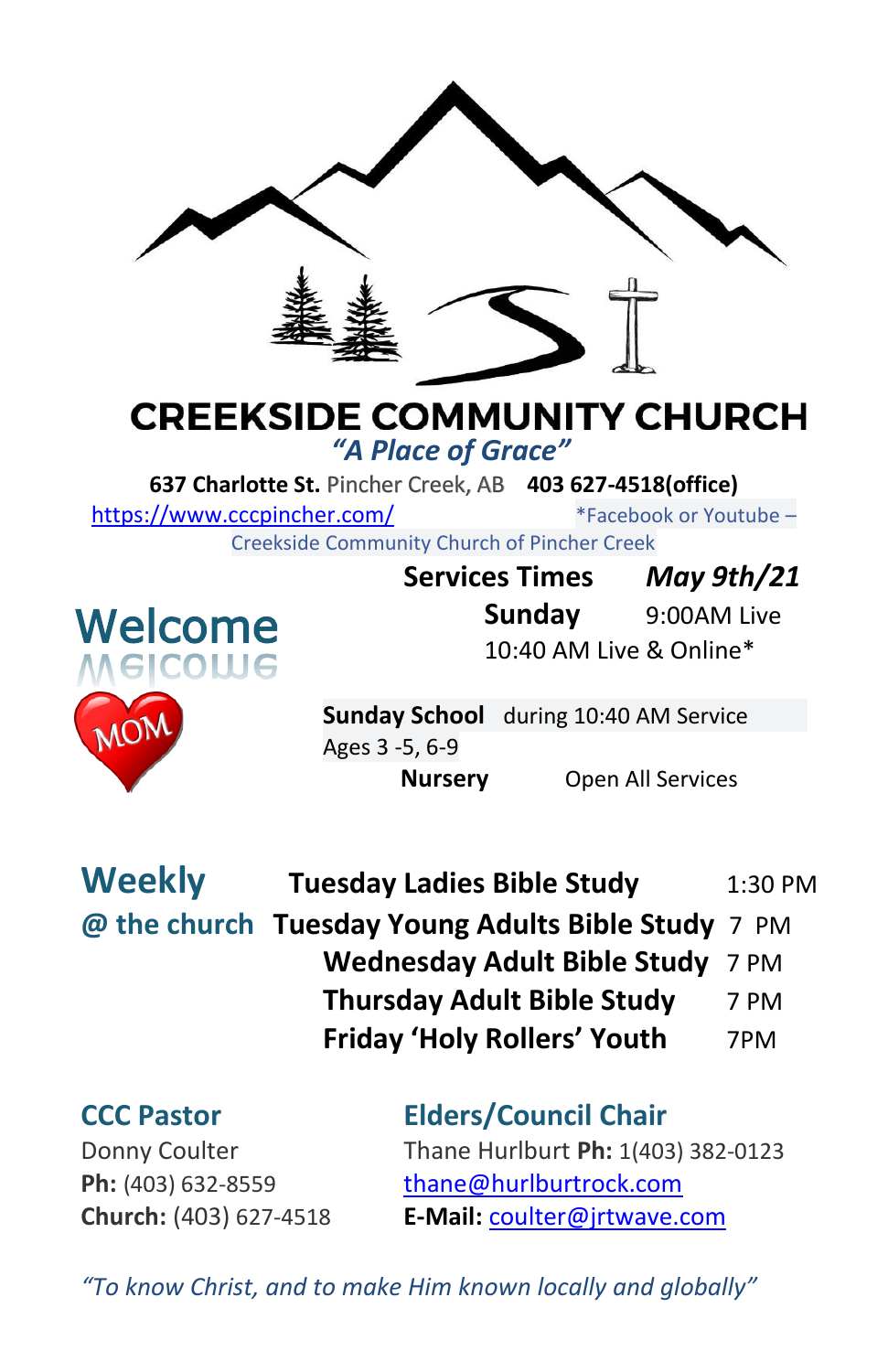## **Ministries & Outreach**

**Community** Joy Hurlburt *Deacon of Congregational Care 403 330-5399*, [joy@hurlburtrock.com](mailto:joy@hurlburtrock.com) **Missions** [sherryakitt@gmail.com](mailto:sherryakitt@gmail.com) **Prayer Needs** Pastor Donny **Youth Ministry 'Holy Rollers' Youth** Lachlan Terpstra Chelsea & Eli Barton **Ph: 403-339-0879 Ph: 403-795-2733 Today's Worship Service**

**Welcome and Announcements** Pastor Donny & Thane *Covid 19 mandated attendance allowances (33 people), wearing of masks, physical distancing of two metres, entry main doors, exit north door - all still being adhered to for each service*

- $\triangleright$  Take time today to say a big "Thank you!" to all the volunteers who make our weekly worship services possible – the music leaders, the techies, the cleaners, SS teachers and helpers, Board & Elders
- ➢ Thank you to all who gave to the Canadian Food Grains Bank/CBM fund raising campaign supporting food projects in 3rd World countries
- $\triangleright$  Thank you to those who helped with Highway Cleanup last weekend to support Mill Creek Camp's summer programming

**Worship through Music**Led by Dana, Dawna, Nikki *Shout to the Lord With You Show me Your Glory*

### **Today's Prayer and Praise – especially for our moms!**

- *pray for Dave Fehr waiting for surgery on his leg. Continue in prayer for Bill Metzler and Janet, and praise for answered prayer for her father's health*
- *Myanmar Christian youth this past week imprisoned for collecting food and giving it free to people who have no food. Pray for strength for these young people to stay true in their faith, & for their release from prison (info from Christianity Today 05/05/21 online)*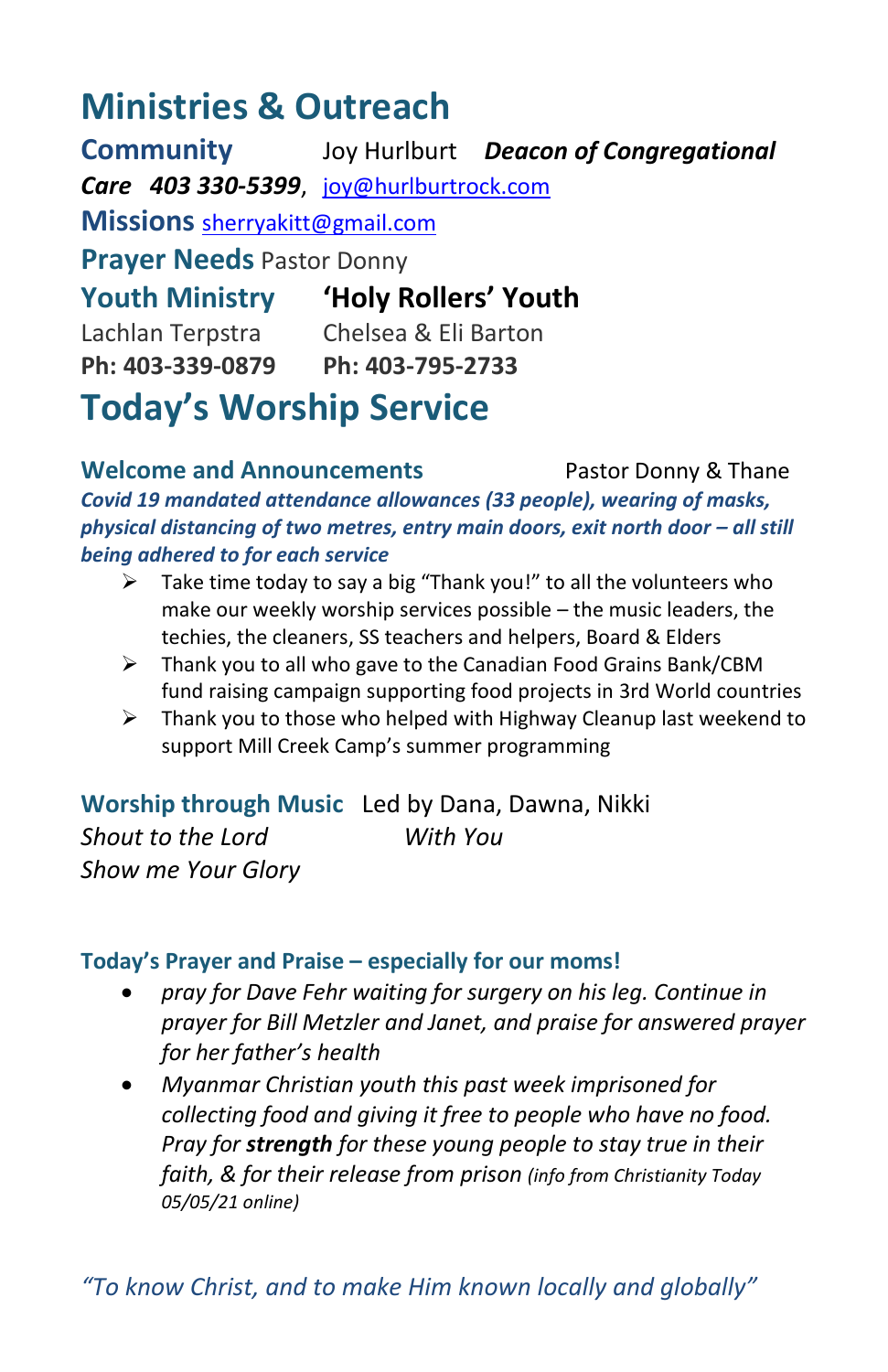• *Pray for success of (and stirring of our action to support) Parliament Bill C-268 to give conscience protection for doctors and other medical staff so they are not coerced into participation in medically assisted dying (Info from Faith Today 05/06/21)*

**Offerings Options - box** on back table, **Mail** - CCC Box 757, Pincher Creek T0K 2J0. **Auto-debit** or **e-transfer** – [ccctreasurer20@gmail.com](mailto:ccctreasurer20@gmail.com) **Benevolent offering** - box also on back table or add to your auto debit

### **Today's Message Notes . . . Behold Your God Exodus 33:11-23**

Introduction: The Glory of God defined?

Radiance of his holiness – manifestation of the beauty of His Holiness The public display of the infinite beauty and worthiness of God  $-$ "kabod" – weighty - heaviness

**\*\* The ultimate need that each one of us have is to experience the manifest presence of God\*\***

- **I. Israelite History of our Story**
	- Acts 7:1-43
- **II. It's all about Him!**
	- A. I want to know you
		- Phil 3:7-10
	- B. You are not enough
		- Jeremiah 9:23, 24
		- We need more than a desire than just receiving help from God, we need to know and experience Him
	- C. Whatever you had before is not enough
		- Moses was refusing to live in his past experiences with God. He desired a fresh encounter!
		- Show me your glory!

*"To know Christ, and to make Him known locally and globally"*